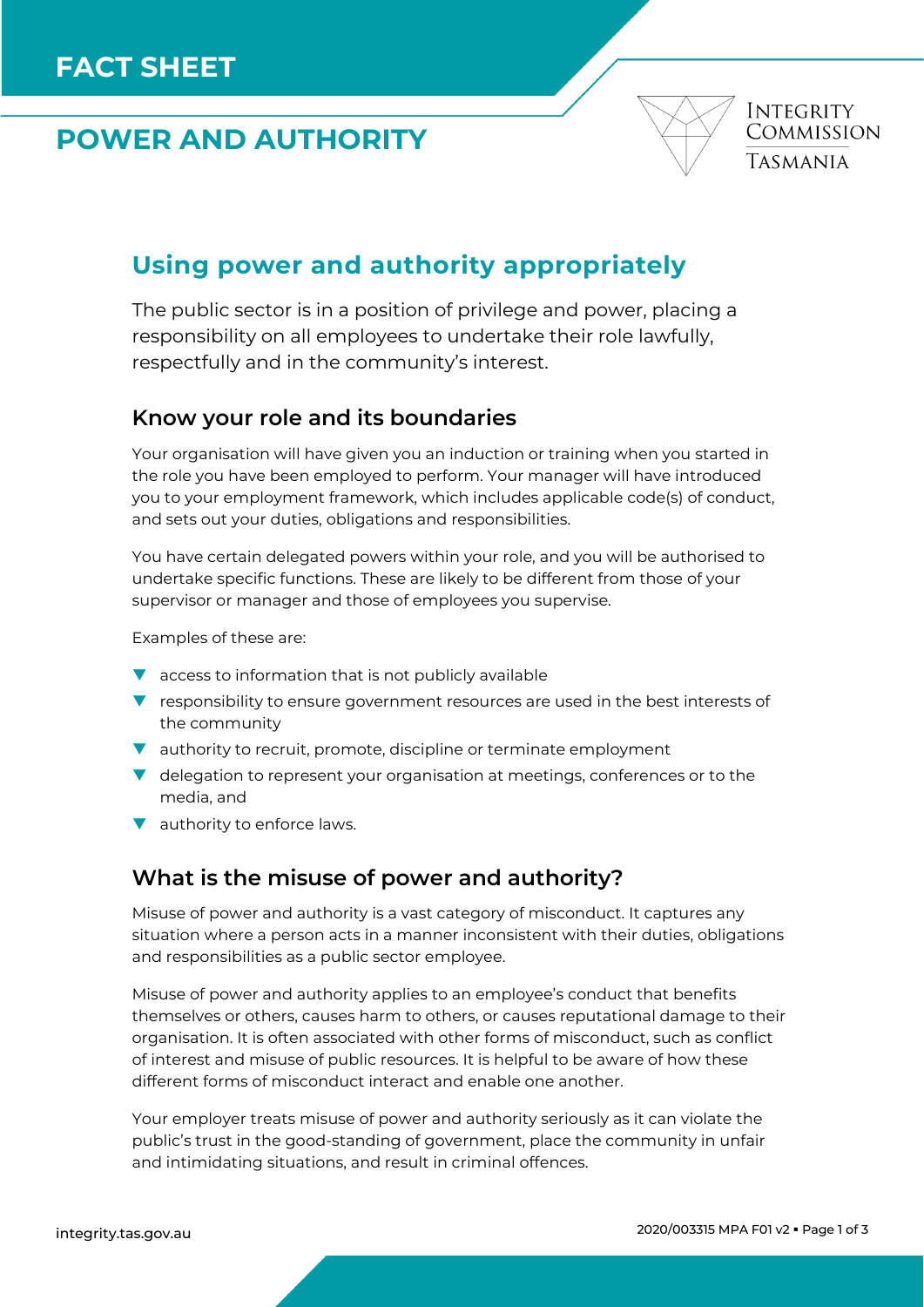### **Key types of misconduct**

Misuse of power and authority covers a wide range of behaviours and actions, including:

- **v** use of office for personal gain
- $\blacktriangledown$  abuse of power
- ▼ coercion of another employee
- **v** endorsement of any product, service or enterprise
- $\blacktriangledown$  violation of professional boundaries
- $\blacksquare$  nepotism and favouritism, and
- **v** exceeding delegations.



In 2019, the Western Australian Trade Commissioner to Japan, Craig Peacock, was found to have misused his position for over a decade to gain personal benefits.

Mr Peacock 'double-dipped' on his cost of living allowance, totalling close to \$500,000. He also claimed reimbursements for utilities that he was not entitled to, totalling \$65,000.

Mr Peacock reimbursed himself for his membership to the Tokyo branch of the Beefsteak and Burgundy club, where he was its chief wine master for 13 years. This also involved misusing his official passport in order to travel to China to attend a convention of the Beefsteak and Burgundy club.

Mr Peacock was found to have done favours for friends, and entertained them at the state's expense. He did not pay taxes in either Australia or Japan since 2010. He also destroyed a computer hard drive following directions to surrender it.

Mr Peacock also failed to report a car crash that he caused, driving a stateleased car while severely intoxicated. He registered a 0.35 blood- alcohol level, was imprisoned for two days and lost his licence for two years.

This misconduct resulted in Mr Peacock being fired, having his assets frozen, being forced to repay \$540,000.

*Extracted from WA Corruption and Crime Commission* [report](https://www.ccc.wa.gov.au/node/545)*[1](#page-2-0)*